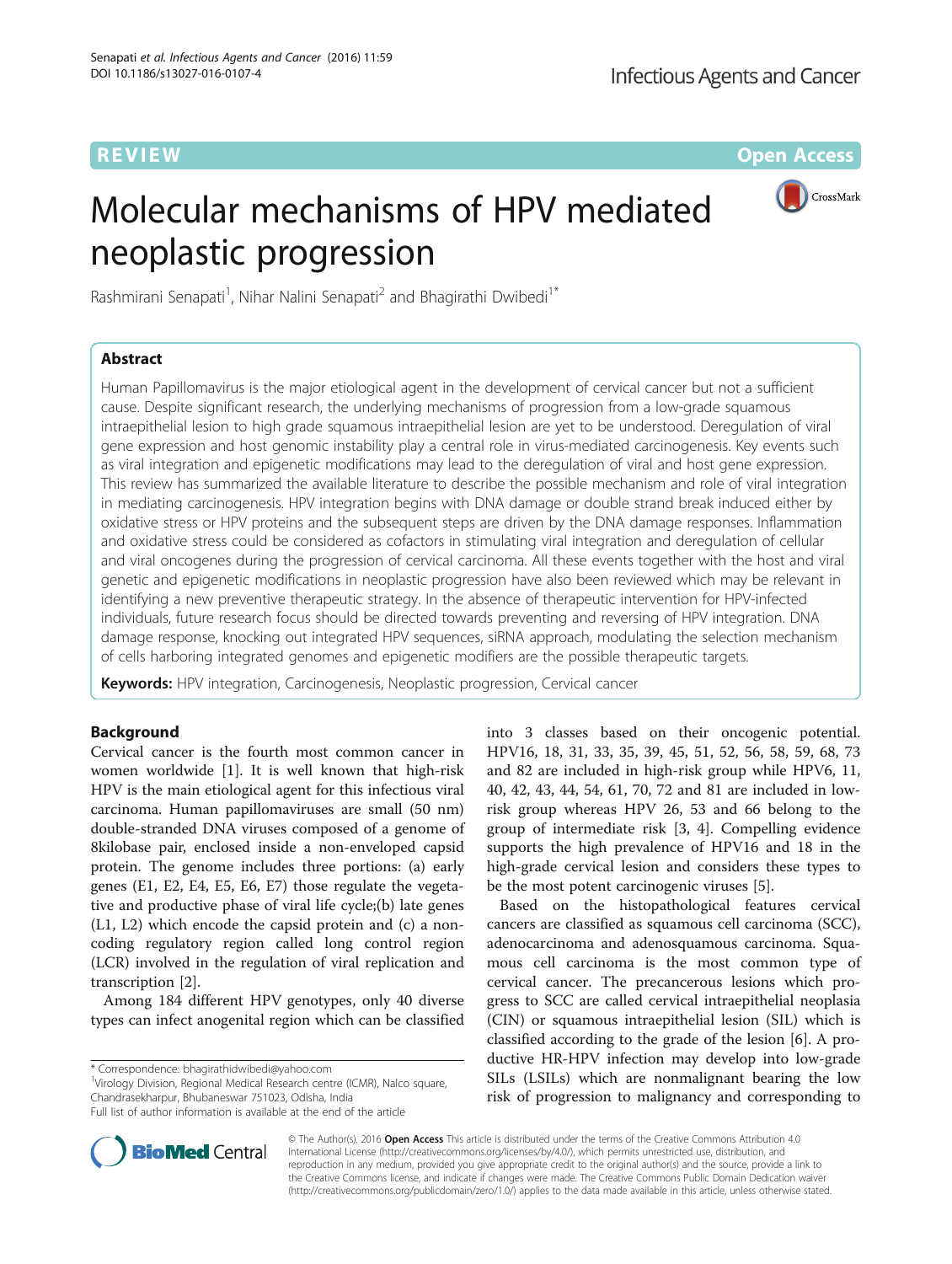CIN1 [[7\]](#page-7-0). The high-grade SILs (HSILs) comprise abortive virus infections in which there is deregulated expression of HPV early genes in basal epithelial cells, a greater risk of progression to invasive disease and corresponding to CIN2/3 [[6\]](#page-7-0). Most of the HPV infections are subclinical and only a small fraction of HR-HPV infections produces early epithelial lesions [\[8](#page-7-0), [9](#page-7-0)] and a more modest fraction of those lesions progress to higher grade lesion and invasive cancer. The mechanisms behind the progression of neoplastic lesions have not clearly understood. However, several viral and host factors and their interactions with each other have been proposed as potential candidates of carcinogenesis. In this review, we take a comprehensive look at the current understanding of molecular mechanisms behind the process of HPV-induced carcinogenesis with relevance to cervical cancer progression.

# Entry of HPV and life cycle in cervical epithelial cell

HPV, an epitheliotropic virus, infects basal epithelial cells of the squamous-columnar junction of the cervix. The virus makes its entry into the basal epithelial cells through micro-wounds or micro-abrasions. Hence early age first sexual debut, coarse sex and other sexually transmitted infections (STIs) promote virus entry and infection [[10](#page-7-0)]. Heparan sulfate proteoglycans (HSPG) found in the extracellular matrix (ECM) on the cell surface are thought to be the initial receptors of HPV VLP [[11, 12\]](#page-7-0). α6-integrin and laminin-5 play an important role as co-receptors for an efficient viral infection [\[13\]](#page-7-0). Initial attachment of HSPG moieties to L1 facilitates the conformational changes in L2 [[14](#page-7-0), [15\]](#page-7-0). Subsequently, the L2 protein is cleaved by furin on the cell surface at a consensus cleavage site that is conserved among all papillomaviruses [[16](#page-7-0)]. Entry of virus into a host is very slow (up to 12 h), possibly due to conformational changes in capsid and receptors [\[17\]](#page-7-0).

After a successful binding to the receptor, virus is internalized into the cell by clathrin or caveolae-mediated endocytosis [[18](#page-7-0), [19](#page-7-0)]. The viral genome enters into the nucleus through nuclear envelope breaks instead of nuclear pore. Then it localizes the ND10 bodies inside the nucleus [[20](#page-7-0)–[22](#page-7-0)]. Once entered the nucleus, HPV replicates to a low copy number (10–200 copy number/cell) during the initial amplification and establishment of infection [\[23\]](#page-7-0). As the proliferating cells (harboring HPV genomes) undergo transition through differentiation, the mode of viral genome replication switches to support productive viral genome amplification concomitant with increased levels of the E1 and E2 replication proteins [[24](#page-7-0)]. In the terminally differentiated layer of epithelium L1 and L2 capsid proteins are expressed and viral particles are assembled. The virions are sloughed off with the dead squamous cells of the host epithelium for further transmission [[25](#page-7-0)].

# Mechanism of HPV integration

Although integration is not a part of the normal HPV life cycle, high-risk HPV (HR-HPV) DNA is often integrated into the human genome in cervical SSC tissue sample [\[26](#page-7-0)–[30\]](#page-7-0). It has been proposed that integration can be an early event associated with LSIL to HSIL progression [[31](#page-7-0)–[34](#page-8-0)], so expected to be a biomarker in cancer progression. However, the current understanding of the mechanism of integration is unclear.

Unlike retroviruses in which protein integrase facilitates their integration into the host genome, HPV encodes no such protein for this purpose. The site of integration is distributed throughout the genome as chromosomal fragile sites where DNA double strand breaks are failed to repair [[35](#page-8-0)–[37\]](#page-8-0). Integration hotspots in various genomic regions such as 3q28, 17q21, 13q22.1, 8q24.21, and 4q13.3 are reported by various researchers [[36](#page-8-0)]. DNA damage is often induced by oxidative molecules such as reactive Oxygen species, reactive nitrogen species [\[38](#page-8-0), [39](#page-8-0)] and HPV proteins E1, E6, &E7 [[40](#page-8-0)–[43\]](#page-8-0).

Cell evolved with a special pathway to repair the continuous exogenous and endogenous damage in DNA named as DNA damage response (DDR). DDR plays a crucial role in preparing the cell to continue cell division. Once the damage is repaired, the cell cycle checkpoints are mitigated and cell continues to divide. If unrepaired cell undergoes apoptosis. However, unrepaired break points are the prerequisites for integration to occur.

Viral oncoproteins play a role in combating the downstream consequences of DNA damage response (DDR) in various ways. This favors in maintaining the breakpoints in host chromosomes required for integration. E6 and E7 oncoproteins disrupt cell cycle checkpoint control by inhibiting CDKs inhibitors [P21, P27] and degrading P53 [[44](#page-8-0)–[46](#page-8-0)]. HPV-16 E7 oncoprotein attenuates the DNA damage checkpoint response by accelerating the proteolytic turnover of claspin, a critical regulator of the ATR/CHK1 signaling axis and DNA damage checkpoint recovery in the G2 phase of the cell cycle [\[47\]](#page-8-0). HPV oncoproteins relax G1-S checkpoint control to induce unscheduled entry into S-phase and promote S-phase–like milieu conducive for viral genome replication in differentiated human keratinocytes [[48](#page-8-0), [49](#page-8-0)]. P53 is degraded by E6 oncoprotein and it is required for sensing base excision repair machinery and repairing of oxidative damage [[50](#page-8-0)]. Thus, damage response fails to pose apoptotic threats to cell and allows replication to produce rearranged host genome with multiple breakpoints.

Interestingly, HPV takes advantage of this damage response pathway for its own replication and produces an ample number of episomal HPV which possibly increase the availability of more HPV DNA for integration into the host DNA. The DNA break-induced DDR triggers the accumulation of the factors for replication factories at the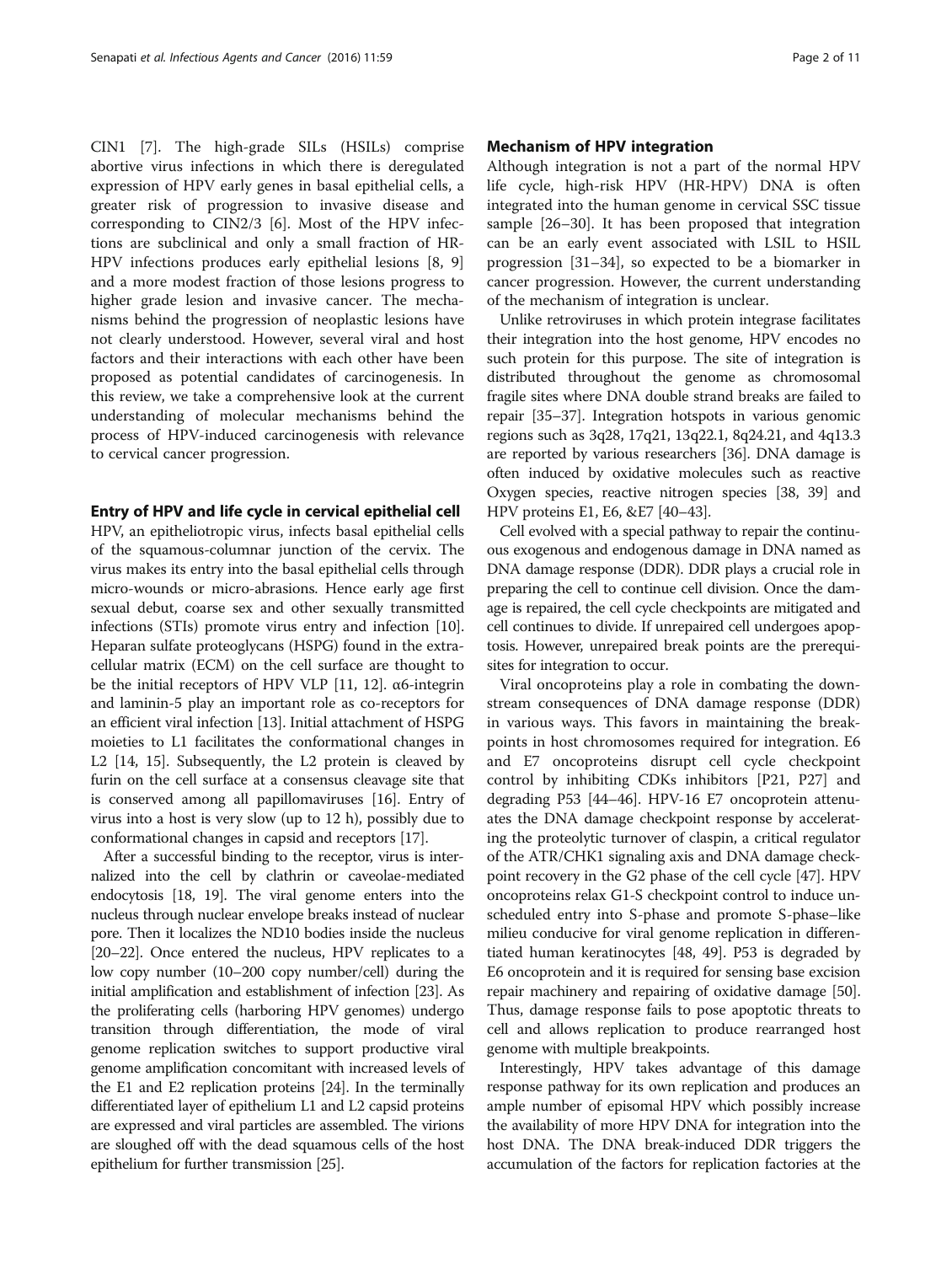replication foci [[43](#page-8-0), [51\]](#page-8-0). Importantly, in the differentiated cells, this can occur in the G2 phase of the cell cycle where there is no competition from host DNA synthesis which is an additional advantage.

DNA damage response acts as a driving force throughout viral replication. Presence of ND10 at DNA damage region indicates the link between initial amplification of viral DNA with DDR [[52\]](#page-8-0). It showed that during the initial amplification of viral DNA, the ATR-dependent DNA damage response engages at the HPV 18 replication centers [\[53](#page-8-0)]. Besides the initial amplification, DDR plays an important role to maintain the viral replication [[54, 55](#page-8-0)]. The implication of DDR machinery in maintaining replication could be presumed by considering the association of CFS with ERD4 which helps to tether the viral genome with host DNA [\[56](#page-8-0), [57\]](#page-8-0).

The occasional association of Head-to-tail tandem repeats in the chromosome of cervical cancer cells [[58](#page-8-0), [59](#page-8-0)] leads to a plausible explanation that a linear concatemeric HPV genome is synthesized in cells by a rolling circle mechanism of replication and integrates into the host chromosome [\[60\]](#page-8-0). Upon induction of differentiation, genome switched to rolling circle mechanism of replication whereas in undifferentiated cells bidirectional replication occurs. The homologous recombination machinery is recruited to the regions of double strand breaks only and it is generated through collapsed replication fork during replication of viral genome [\[61\]](#page-8-0) which might be induced by HPV E1. Double strand break in viral genome may be induced by HPV E1 during replication and homologous recombination [\[43](#page-8-0), [51, 53, 61\]](#page-8-0). It is reported that DDR is involved in maintaining the double strand break in the viral genome [[62, 63\]](#page-8-0). Failure to re-circularize the breaks produces linear HPV DNA with the double strand break which possibly enhances the scope for integration.

Proximity between host and HPV genome is required so that the fusion between virus and host could be completed. During the HPV life cycle, HPV genome tethers to host chromatin by HPVE2-BRD4 complex for partitioning of genomes to daughter cells [\[57\]](#page-8-0). E2-BRD4 complexes with acylated histones are observed at CFS region [[56](#page-8-0)]. The association of BRD4 with the chromosomal fragile region (common site of integration) or the region of DNA damage leads to the presumption that BRD4 may play an important role in increasing the mechanistic feasibility of integration by promoting tethering of viral DNA with host genome at the region of DNA damage. However, there is no literature available to explain the role of BRD4 in HPV integration or any association of genome tethering with viral integration.

To complete the process of integration, fusion between host and HPV genome with DSB is expected to be accomplished through a recombination directed repair mechanism. Initially, nonhomologous end joining (NHEJ) is

thought to be implicated in HPV integration [[64\]](#page-8-0). According to a recent report, the presence of microhomologous sequences near the integration breakpoints indicate a homology-mediated DNA repair pathway during the fusion of human and viral DNA [[65\]](#page-8-0). Although sequence homology is observed at the integration site, it is not perceived to be a prerequisite. There are two types of integration events [[58](#page-8-0)]. In type-1 integration, a single copy of the viral genome gets integrated while in type-2, a concatamer of viralgenomeintegratesinto thehostchromosome.

Summarizing the above literature, the integration is started with DNA damage, induced either by oxidative stress or HPV protein and the subsequent steps are driven by the DNA damage responses (Fig. [1](#page-3-0)). Virus uses the DDR machinery to promote viral amplification while the viral oncoproteins render the cells to overcome the downstream consequences of damage response. Breaks in HPV DNA are introduced possibly during the replication of virus which might be induced by E1 and these breaks fail to get repaired. Availability of ample viral episomes to the host genome with multiple DSB enhances the possibility of integration. Proximity between viral and host genome by E2-BRD4-mediated tethering could possibly increase the mechanistic feasibility of viral integration. Finally, the fusion between both the genome via either homologous or nonhomologous recombination is regulated by the DNA damage response pathway (ATM/ATR and DNA-PK pathways) [[66](#page-8-0)].

# Role of HPV integration in carcinogenesis

Integration of HPV influences both viral and host genome. Viral genes such as E1, E2, E5, and L2 region get disrupted by integration and consequently E6 and E7 oncogenes overexpressed in the absence of E2 repressor protein [[67](#page-8-0)]. Overexpression of E6/E7 results in cell cycle deregulation and promotes several other pathways leading to carcinogenesis. Integrated HPV DNA gives a selective growth advantage to the cell as compared to the episomal counterparts and it is attributed to the presence of host polyadenylation tail and loss of apoptotic protein E2 [\[68\]](#page-8-0). Episomal loss due to IFN response is considered to be a determinant for the selection of integrant is being supported by many studies [[69](#page-8-0)–[71\]](#page-8-0).

Genomic instability is the hallmark of cancer. A recent study reported a direct association between HPV integration and host genomic instability. It showed HPV integration driven chromosomal rearrangements which include deletions, translocations and inversion in the genomic regions flanking HPV integrants. The study suggested that integration is a possible insertional mutagenesis event which could lead to a specific change in gene expression at the site of integration [[72](#page-8-0)]. This hypothesis is strengthened by another study showing a high level of host gene expression at HPV integration sites [[73](#page-8-0)] as compared to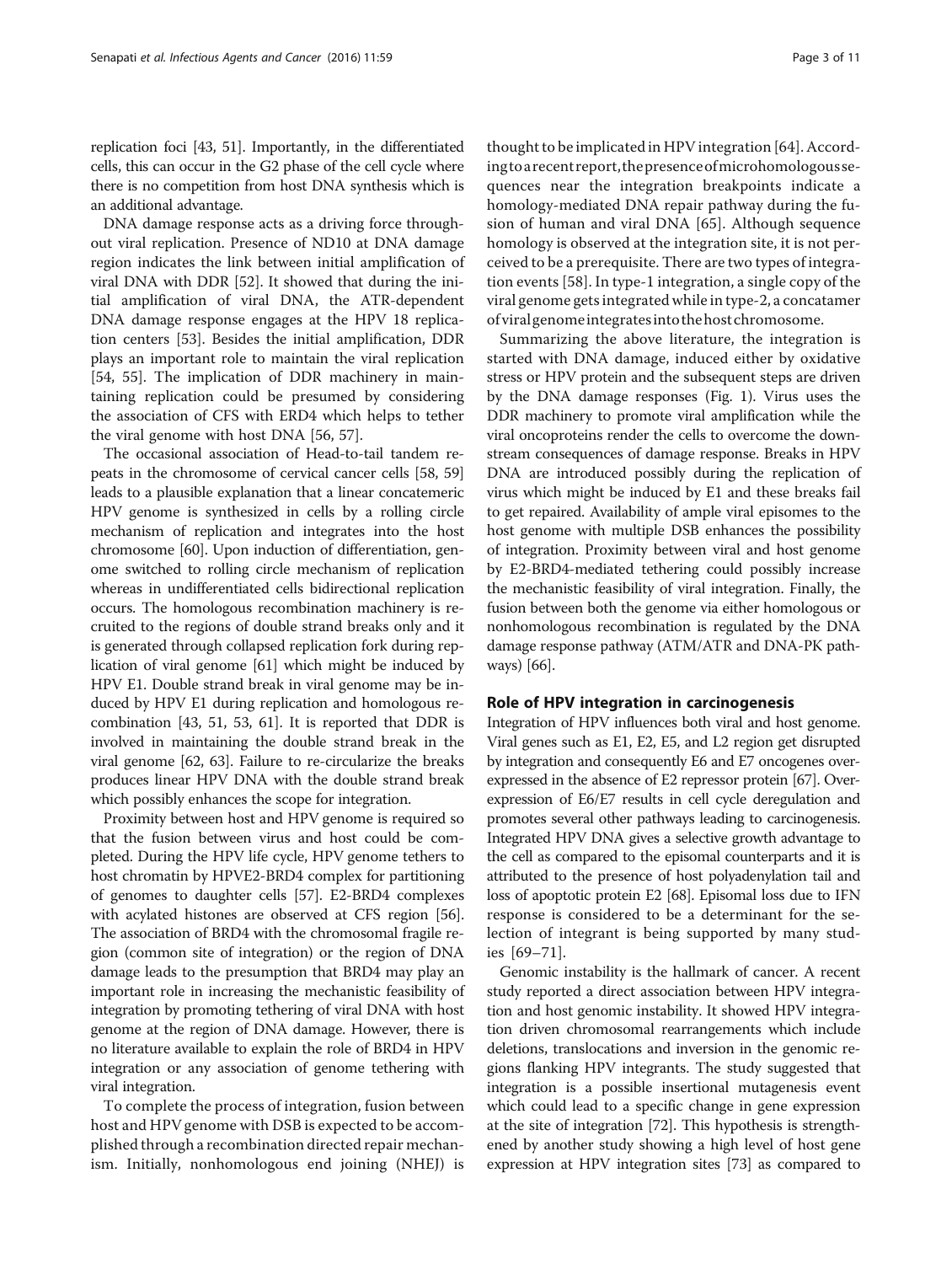<span id="page-3-0"></span>

the expression of the same genes in tumors without viral integration at the same sites [\[73\]](#page-8-0). Genes nearer to the integration sites with high expression level are reported to be MYC, ERBB2, GLI2, TNIK, NR4A2, PROX1, EIF2C2, FAM179B, and SERPINB4, RPS6KB1, MAFA, PARN, EGFL7, SNIP1, POC1B, and BCL11B [[73](#page-8-0)]. Integration impacts the host genome by amplification of oncogenes and disruption of tumor suppressor genes as well as driving inter- and intra-chromosomal rearrangements.

# Inflammation and oxidation play role as cofactors in neoplastic progression

Inflammation contributes to carcinogenesis via promoting oxidative damage, cell proliferation, invasion, and metastasis, inhibiting apoptosis and secreting immune suppressors [\[74](#page-8-0), [75](#page-8-0)]. Chronic inflammation may lead to DNA damage by enhancing cellular ROS, NOS and foster the progress of lowgrade to the high-grade lesion.

The interplay of viral oncoproteins and inflammatory cytokines may lead to develop persistent infection by continuous immune evasion which promotes progression of the lesion and ultimately leads to malignancy. Being double standard DNA, HPV genome is recognized by TLR-9 present in the DCs, macrophages, and NK cells. Interferon responses possibly facilitate selection of integrants and overexpression of E6/E7 through enhancing the depletion of episomal DNA [[76](#page-8-0), [77](#page-8-0)]. Once the early genes E6/E7 are expressed, TLR9 downregulated and IFN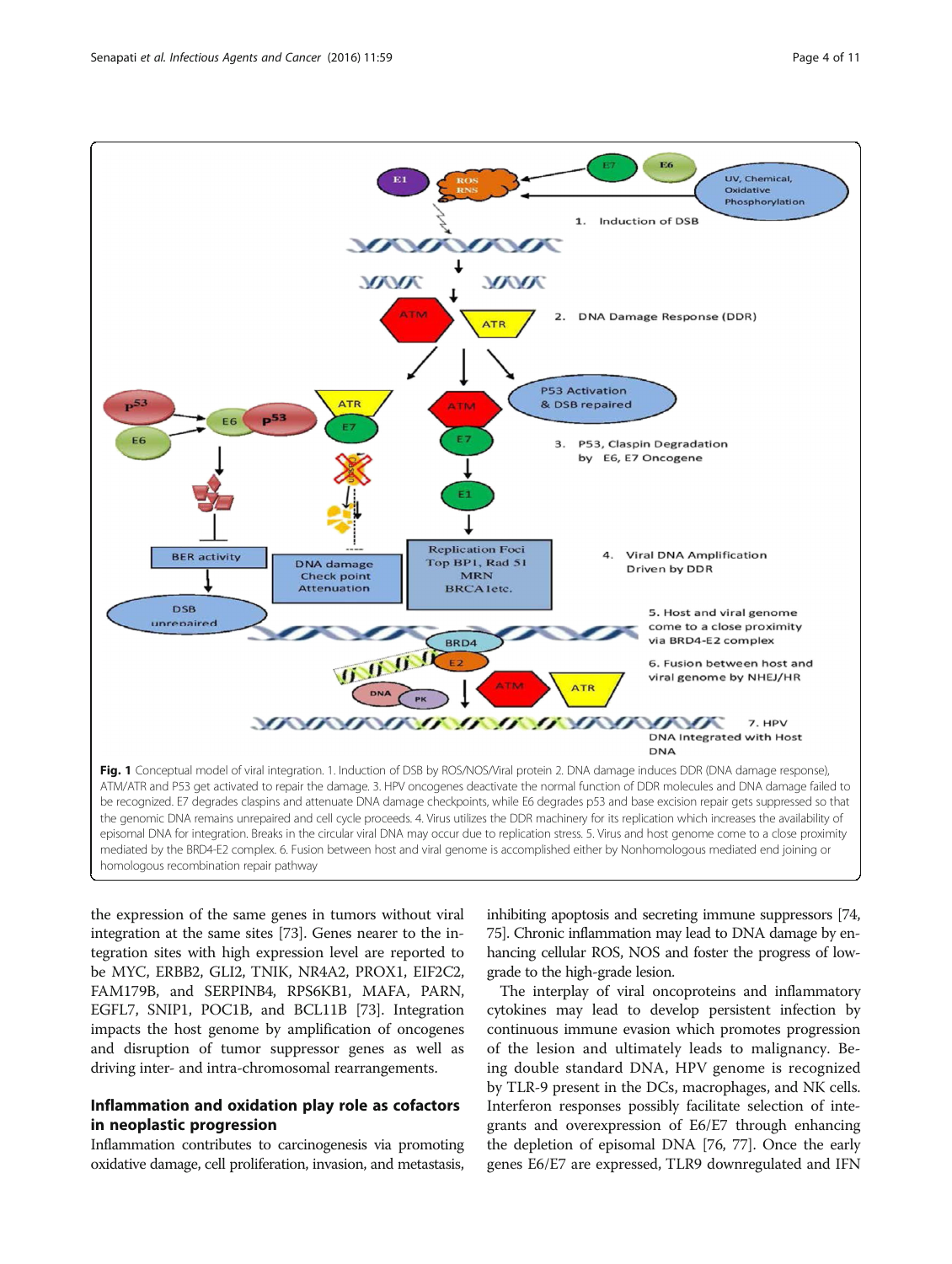response impaired resulting in a conducive milieu for immune evasion and persistent infection [\[78](#page-8-0)–[81](#page-8-0)]. Impairment of interferon pathway leads to down-regulation of MHC I expression on a cell surface. As a result, CD8 cytotoxic T cell can't get activated and unable to initiate T cell response. This process of continuous immune evasion may ultimately lead to the persistence infection and carcinogenesis. Overexpression of E6 and E7 in cell imparts resistance to TNF- α induced apoptosis and antiproliferative effect [[82](#page-8-0)–[84](#page-9-0)]. NF-κB, a key modulator for chronic inflammation, is activated by PDZ binding domain of HPV E6. Diminished cell proliferation and rapid apoptosis observed in cells infected with mutant PDZ binding domain [[83](#page-8-0)] which suggests that NF-κB involve in E6/E7 mediated carcinogenesis.

An increased Oxidative stress in cell attributes to inflammation, chemical stress, UV exposure, oxidative phosphorylation etc. Oxidative stress leads to DNA damage and viral integration which have been described earlier. Besides, DNA damage, proteins are also prone to oxidative modifications such as carbonyls and nitrotyrosine adducts, as observed in conditions like aging and cancer [\[85, 86\]](#page-9-0). Accumulation of oxidative proteins may lead to the deregulation of important pathways leading to carcinogenesis. Increased levels of carbonyl in cytokeratin-6, actins, cornulin, retinal dehydrogenase and GAPDH have been observed in HPV16 dysplasia and neoplastic tissue [[87](#page-9-0)]. However, the effect of protein oxidation on cellular transformation and carcinogenesis is not yet been clearly understood. This phenomenon has a greater implication in improving clinical protocol for screening and prognostic evaluation of cervical cancer. The role of HPV proteins to generate oxidative stress is yet to be explored. However, there is limited data demonstrating the role of E6 and E2. No experimental data is available on the impact of OS on the regulation and function of E4, E5, L1 and L2. The impact of viral mediated oxidative stress on viral life cycle and carcinogenesis needs to be explored.

Inflammation and oxidative stress could be the cofactors in stimulating viral integration and deregulation of cellular and viral oncogenes during the progress of cervical carcinoma.

# Epigenetic modification in cervical cancer

Genetic and epigenetic modifications at regulatory region of HPV may contribute to the overexpression of viral oncogene at episomal state [\[88](#page-9-0)–[91](#page-9-0)]. Association of cervical carcinoma progression with the methylation of L1, L2, E5, E2 and L2 region of different HR-HPV genotypes is supported by many epidemiological and in vitro studies [\[92](#page-9-0)–[94\]](#page-9-0). It is important to consider the methylation in the long control region (LCR) as it regulates the transcription and replication of HPV genes. The LCR is the region of the E2 binding site which possesses CpG sites for potential methylation,

resulting in inhibition of E2 function. It was initially reported that HPV16 LCR methylation in the promoter and enhancer region decreases with severity of lesion [\[95](#page-9-0)]. Methylation is found to be more common in invasive cervical carcinoma and cervical intraepithelial neoplasia (CIN) III than in CIN I-II (84.6% and 46.2% vs. 29.4%, respectively) as reported by Hong et al. in 2008(97). In a later study, it is revealed that CpG hypermethylation of the HPV16 LCR increase with the severity of the cervical neoplasia [low grade squamous intraepithelial lesion (LSIL): 5.9%; high-grade squamous intraepithelial lesion (HSIL): 33.3%; squamous cell carcinoma (SCC): 53.3%] [\[96\]](#page-9-0). LCR methylation is also reported in 71.4% of asymptomatic infection cases. However, a clear association of LCR methylation with neoplastic progression has not yet been established.

The important histone modifications such as methylation and acetylation at H3 lysine 27, H3 lysine 9 and H4 lysine 20 positions significantly contribute to the regulation of viral gene expression [\[97, 98](#page-9-0)]. In the context of the neoplastic progression, acetylation of H3 increases as the cell progresses phenotypically from normal to SCC in both episomal and integration mediated carcinogenesis. H3 lysine 27 trimethylation and H3 lysine 9 trimethylation markers decrease with the neoplastic progression in integration mediated carcinogenesis [[99](#page-9-0), [100](#page-9-0)].

Like other cancers, epigenetic modification is a prominent feature of cervical cancer. A wide range of host genes involved in cell cycle regulation, apoptosis, DNA repair and WNT pathway often undergo epigenetic modification in cervical cancer. DcR1 and DcR2 are the apoptotic genes reported being hypermethylated in invasive cancer [[101](#page-9-0)] suggesting that cervical cells get a growth advantage by downregulating decoy receptor expression [[102](#page-9-0)]. Other examples include the downregulation of p73 in cervical cancer due to promoter hypermethylation [[103](#page-9-0)] and correlation of hypomethylated hTERT with disease prognosis [\[104\]](#page-9-0). RASSF1 is a key gene involved in the apoptotic signaling pathway which is downregulated in cervical cancer via methylation is being reported in many studies [[105](#page-9-0), [106](#page-9-0)]. Downregulation of CADM1 gene leads to metastasis and cancer progression. Promoter hypermethylation is associated with decreased expression of CADM1 in high¬grade CIN and SCC [\[107\]](#page-9-0). Frequency and density of CADM1 methylation increase with severity of dysplasia [[107](#page-9-0)]. Hence CADM1 is suggested to be a possible epigenetic diagnostic marker in predicting the risk of cancer progression. WIF1, APC, and CDH1 are significantly hypermethylated in cervical cancers [\[108](#page-9-0)] which are the key regulators of Wnt/β-catenin pathway. Increased methylation in DAPK1, RARB, TIMP3, CCNA, and FHIT is associated with cervical cancer and low or no methylation is observed in LSHL lesion and normal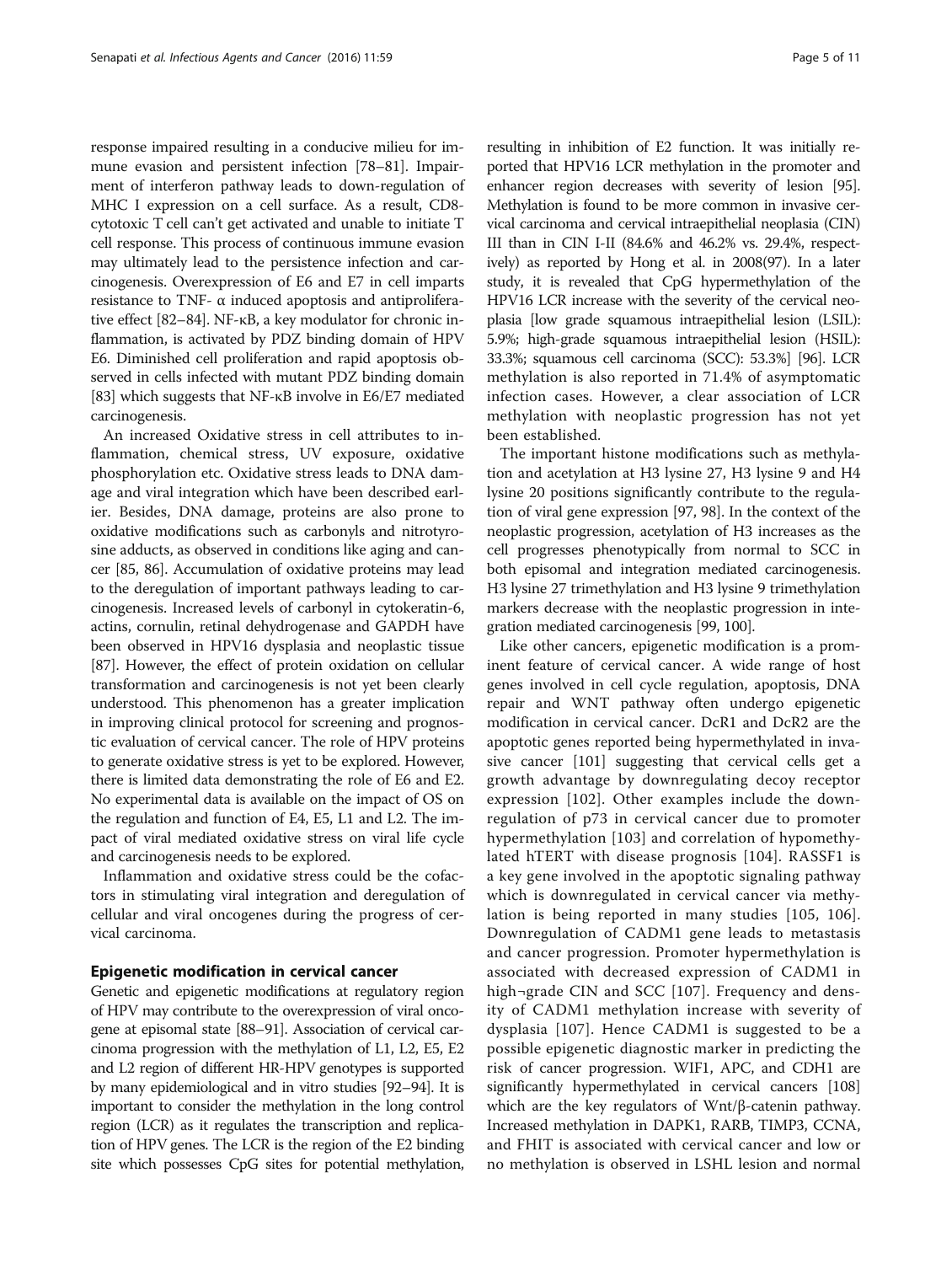cytology [\[109](#page-9-0)–[111](#page-9-0)]. Host genes are reported as methylation marker to distinguish abnormal lesion from the normal one. CCNA1 could be a methylation marker to distinguish normal lesion from high-grade lesion while CCNA1, hTERT1, hTERT2 and TWIST1 could distinguish cervical cancer from normal and precancerous stage [[112\]](#page-9-0).

Apart from demographic and lifestyle factors [\[113](#page-9-0)], methylation of HPV and host gene are likely to be influenced by HPV integration and multiple genotypes. Methylation is higher in single type as compared to infection with multiple HPV genotypes [\[113](#page-9-0)]. Moreover, host methylation pattern is reported to be integration dependent [\[114](#page-9-0)].

# Association of miRNAs in carcinogenesis

miRNAs are the noncoding RNAs that regulate expression of the target mRNAs at the post-transcriptional level. miRNAs play a significant role in initiating and promoting the process of carcinogenesis by inducing cellular proliferation, apoptosis and genomic instability [\[115\]](#page-9-0).

Carcinogenesis process is influenced by both up regulation and down regulation of miRNAs. Increased expression of certain mi-RNAs (viz., miR-886-5p, miR-10a, miR-141, miR-21, miR-135b, miR-148a, miR-214 and miR-106b) plays vital role in cervical cancer progression as they are involved in regulation of cell proliferation, apoptotic pathway or cell adhesion [\[116](#page-9-0)–[122\]](#page-9-0). Down regulation of let-7c, miR-124, miR-126, miR-143, and miR-145 regulates the expression of oncogenes.

The role of miRNAs via E6 and E7 oncogenes in regulating cell cycle progression, senescence, and apoptosis have been reported by several studies [[123](#page-9-0)]. In cervical cancer, p53 is the most important target of E6 oncogene. Hence, expression of all the miRNAs regulated by P53 is thought to be regulated by E6 oncogene function. For example, miR-23b, miR-34a, and miR-218 are down-regulated by E6 oncogene via degradation of p53 [\[124](#page-9-0), [125](#page-9-0)].

E7 induced overexpression of miR-15/16 via E2F1 deactivation resulting down-regulation of c-myc or c-myb. E7 enhances the expression of miR-15a/miR-16-1 which inhibits cell proliferation, survival, and invasion. miR-203 is downregulated by E7 via MAPK/PKC pathway [[125](#page-9-0)].

Considering the significant changes in miRNA expression during the progress of normal cervical epithelium to high-grade CIN lesions and ultimately to SCC or AdCAs [[126](#page-9-0)], the microRNA expression profiling may help in preparing a specific genomic and/or transcriptomic signature of cervical tissue. It could be used as possible diagnostic and prognostic biomarkers for cervical carcinoma. However, more study is required for its proper validation in clinical samples.

# Association of HPV variants in cervix cancer pathogenesis

Sequence variations in HPV genome would lead to the evolution of variants with differences in infectivity and pathogenicity. The attribution of HPV variants to cancer development could be due to the difference in the capacity to cause persistence infection and regulation of viral oncogene expression. The association of HPV16, HPV31, HPV52 and HPV 58 variants with high oncogenicity, persistence, and progression of infection is reported in many studies [\[127](#page-9-0)–[130\]](#page-9-0).

Several epidemiological data from the regions with high prevalence of cervical carcinomas such as Latin America, Africa, and Asia have a high prevalence of sublineages AA and Af [\[131](#page-9-0)]. Non-European HPV16 variants such as Af1 and AA were found at an increased frequency in invasive lesions while it is low in high-grade lesion [\[131](#page-9-0)]. A Recent study in South Mexican population suggests that oncogenic HPV 16 AA-a strain carries a higher risk to progress cervical cancer. The association of sub-lineage AA with persistent infection and the risk of cancer development are higher than that of EUR sublineage [\[130](#page-9-0), [132, 133](#page-10-0)]. These data collectively shows a strong association of HPV 16 AA variants with persistent infection and development of cancer while other non-European variants have a lesser degree of association. Hence HPV16AA variant is considered to be a potential carcinogenic strain. Only three amino acid changes within the E6 of HPV16 AA are connected to this augmented carcinogenic ability [\[129](#page-9-0)]. Enhanced ability of AA E6 variants in promoting cellular immortalization, migration, invasiveness and ability to undergo transformation to resilient phenotypes have been demonstrated using in vitro model of retrovirally transduced primary human foreskin keratinocytes mimicking persistently infected and post-integrated keratinocyte system [\[134, 135](#page-10-0)]. Tumorigenic potential of full-length HPV 16 AA E6 variant has also been demonstrated in organotypic tissue culture model [[136\]](#page-10-0).

Besides HPV16, the variants of other genotypes (HPV 18, HPV 31, HPV 52 and HPV 58) have also been reported to be associated with the risk of persistent infection and development of cervical cancer. Xi et al. demonstrated that HPV 18 E/AsAi variants had a 2-fold risk of developing CIN3 as compared to the African variants [[137](#page-10-0)]. Studies also suggest that the HPV 18 AsAi lineage (A1/A2) is 4-fold more common in Adenocarcinoma than the E lineage [\[138\]](#page-10-0).

Literature shows conflicting data regarding the association of HPV 31 variants with the risk of persistence infection and progression. It is reported that HPV 31 lineage C is more persistent than that of A and B lineage [[139, 140](#page-10-0)]. However, other literature reflects that A and B lineage are mostly associated with persistent infection and progression of diseases. More particularly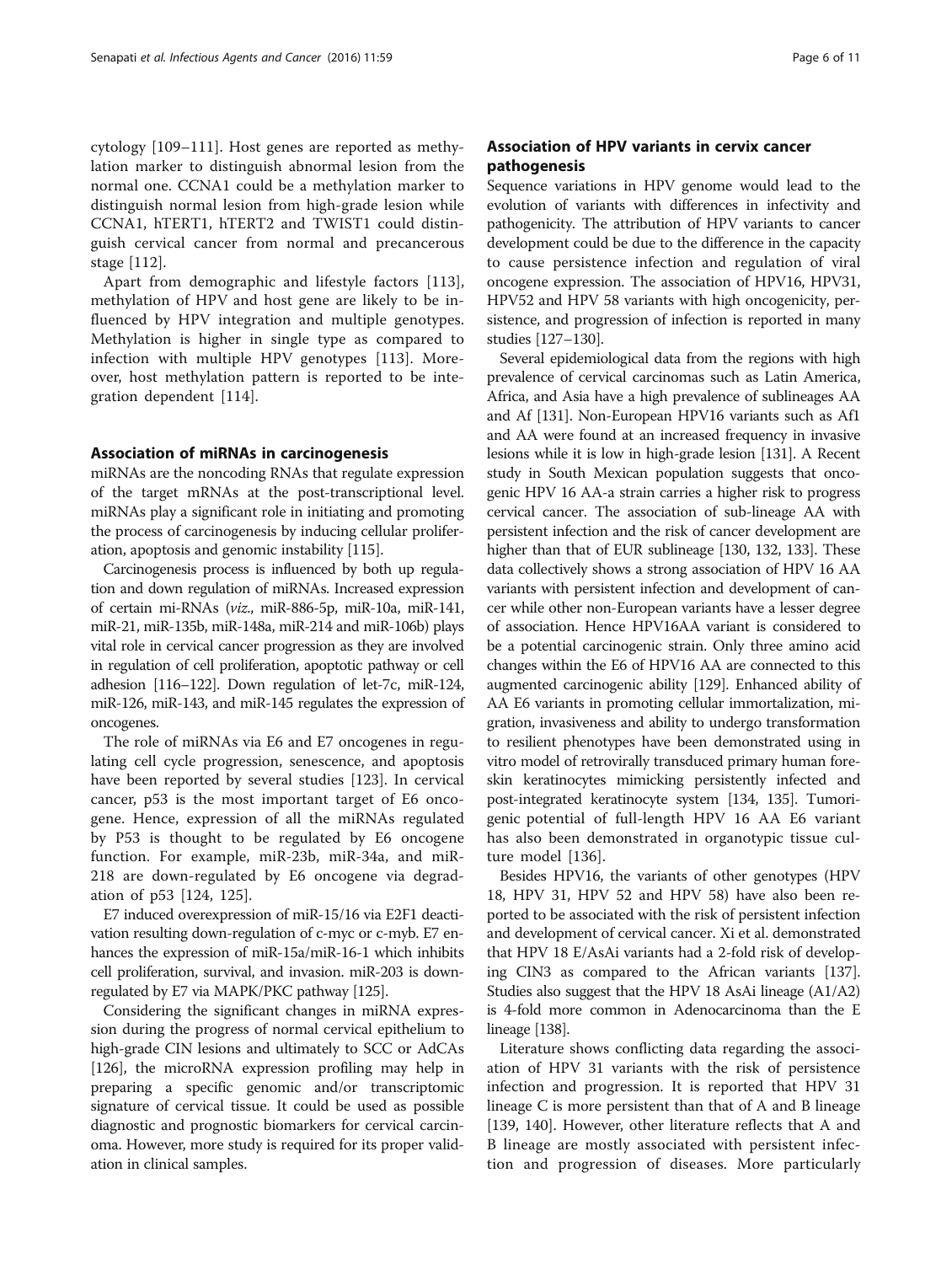lineage B was associated with CIN 3 as compared to C or B [[139](#page-10-0), [141\]](#page-10-0).

In Case of HPV 52 variants, it is reported that B lineage is associated with a 7.6 fold risk [95% CI: 1.3–44] as compared to lineage C, in women with HPV52 as a single infection [\[142](#page-10-0)]. However, A1 lineage is more common in CIN 2/3. For HPV 58, A lineage is associated with CIN3+ as compared to B, C and D. Geographical distribution of HPV variants, epidemiological risk factors and complex interaction of viral variants with host genetics need to be considered while designing epidemiological studies with HPV variants and cancer pathogenesis.

# Conclusion

This review has described the important molecular mechanisms of HPV mediated carcinogenesis in human cells. After a successful persistent infection of HR-HPV variants, neoplastic progression is accomplished through several routes (Fig. 2). Events of fundamental importance leading to neoplastic changes during the progression of cervical carcinoma are persistent infection, overexpression of viral oncogene and host genomic instability. These events could be possibly driven by host immune responses, viral integration, and host/viral epigenetic modifications.

Current HPV vaccination strategy targets at preventing the infection of few restricted HPV genotypes in uninfected individuals. There is also a lack of treatment strategy for clearance of viral infection. In this scenario future research focusing prevention and reversal of HPV integration and epigenetic modifications may provide a way to arrest neoplastic progression. A clear understanding of the role of DNA damage response in viral integration may consider DDR as a target to prevent HPV integration. Knocking out integrated HPV DNA sequences by gene editing and SiRNA approach to reducing viral oncogene transcripts and modulating the mechanisms of selection of cells harboring integrated HPV genome may be considered in this regard. The implication of epigenetic modifiers as a therapeutic approach could be a major future strategy.



Fig. 2 HPV-driven carcinogenesis: a multistep molecular mechanism of host-viral interaction. The initial outcome of carcinogenesis is modulated by both viral (high-risk versus low-risk HPV types, HPV integration) and host factors (inflammatory response, oxidative stress). Inflammatory response upon initial infection such as IFN response plays role in reducing episomal HPV resulting clearance of infection. Integration of HPV is initiated with DNA damage. The IFN induced loss of episomal HPV and down-regulation of E2 leads to the selection of cells with integrated HPV genomes expressing higher levels of E6 and E7. Once the early genes E6 &E7 are expressed, TLR9 downregulated and IFN response impaired, resulting a conducive milieu for immune evasion and persistent infection. Upregulation of E6/E7 increases genetic instability and chromosomal rearrangements that increase the risk of integration. Overexpression of E6/E7 leads to deregulation of the cell cycle via p53 & Rb degradation, deregulation of oncogenes and miRNAs expression. Epigenetic and genetic modification in viral and host genome leads to the deregulation of E6 &E7 oncogenes, and host tumor suppressor genes that lead to carcinogenesis. Oxidative modification of TFs also leads to altered gene expression and carcinogenesis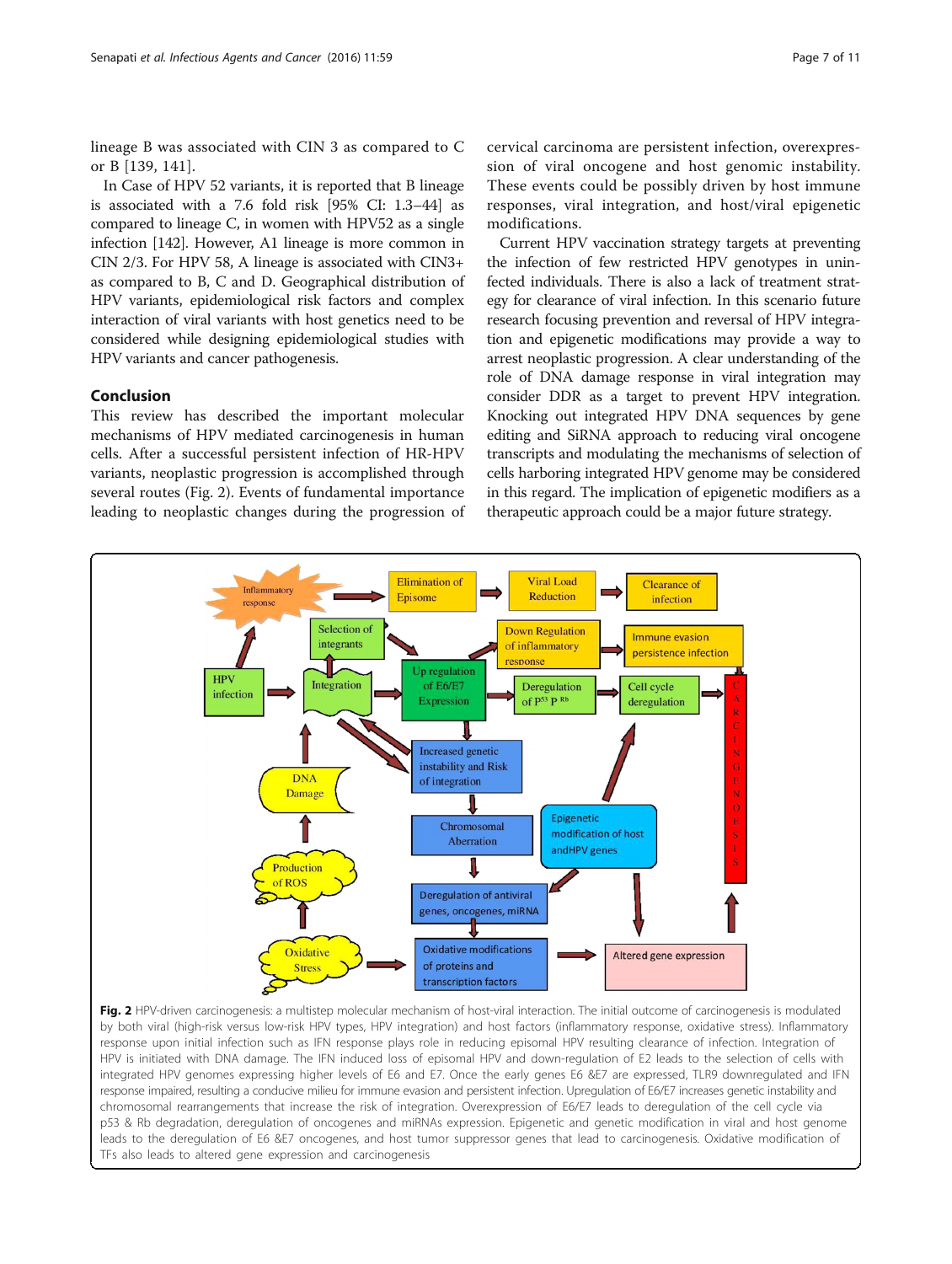# <span id="page-7-0"></span>Abbreviations

AP-1: Activator protein 1; ATM: Ataxia telangiectasia mutated; ATR: Ataxia telangiectasia and Rad3-related protein; Bax: BCL2-associated X protein; BRCA1: Breast cancer type1; BRD4: Bromodomain-containing protein4; CADM1: Cell adhesion molecule 1; CCNA1: Cyclin-A1; CDKs: Cyclin-dependent kinases; CEBPB: CCAAT/enhancer-binding protein beta i; CHK1: Checkpoint kinase 1; CIN: Cervical intraepithelial neoplasia; DAPK1: Death-associated protein kinase 1; DC: Dendritic cells; DcR1: Death receptor 1; DDR: DNA damage response; DNA-PK: DNA-dependent protein kinase; DNMT1: DNA (cytosine-5)-methyltransferase 1; DSB: Double strand break; FHIT: Fragile histidine triad protein; GADPH: Glyceraldehyde 3 phosphate dehydrogenase; GRE: Glucocorticoid response element; HDAC: Histone deacetylases; HPV E/As/Ai variant: HPV European/Asian/ American Indian variant; HPV: Human papillomavirus; HSIL: High-grade squamous epithelial lesion; HSPG: Heparan sulfate proteoglycans; hTERT: Human telomerase reverse transcriptase; IFN: Interferon; LCR: Long control region; LSIL: Lowgrade squamous epithelial lesion; MCP-1: Monocyte chemoattractants protein; MRN: Mre II, Rad50, NbsI; ND10: Nuclear bodies 10; NF-1: Neurofibromatosis type-1; NFκB: Nuclear factor kappa-light-chain-enhancer of activated B cells; NGS: Next generation sequencing; NHEJ: Nonhomologous end joining; NK: Natural killer cells; Oct-1: Octamer transcription factor-1; OS: Oxidative stress; P53: 53 Kilodalton phosphoprotein; PRB: Retinoblastoma protein; RARB: Retinoic acid receptor, beta; RASSF1: Ras association domain-containing protein 1; SiRNA: Small interfering RNA; TFs: Transcription factors; TIMP3: Metalloproteinase inhibitor 3; TLR: Toll-like receptor; TOPBP1: DNA Topoisomerase-2 binding protein 1; TWIST1: Twist-related protein 1; URR: Upstream regulatory region; VLP: Virus-like particle; WIF1: Wnt inhibitory factor 1; WNT: Wingless-related integration site; YY-1: Yin Yang 1

#### Acknowledgment

Special thanks to Ms. Itishree Parija, for her help in the preparation of the artwork of the manuscript.

### Funding

Author RRS is a recipient of ICMR senior research fellowship, India (Award no-80/780/2012-ECD-I). The funding source was not involved in the preparation of the manuscript, study design or the decision to submit the article for publication.

#### Competing interest

The authors declare that they have no competing interests.

#### Authors' contributions

1. RRS- Conceived and designed the study, collected the literature, performed interpretation and analysis of data, drafted the manuscript. 3. NNS-Participated in interpretations and analysis of data, critically revised the manuscript. 2. BD-Participated in interpretations and analysis of data, critically revised the manuscript. All authors read and approved the final manuscript.

#### Author details

<sup>1</sup>Virology Division, Regional Medical Research centre (ICMR), Nalco square, Chandrasekharpur, Bhubaneswar 751023, Odisha, India. <sup>2</sup>Department of Anesthesia, Dr RML Hospital, New Delhi, India.

# Received: 11 July 2016 Accepted: 5 November 2016 Published online: 25 November 2016

# References

- 1. Cervical cancer: estimated incidence mortality and prevalence worldwide in 2012. Globacan 2012. "[http://globocan.iarc.fr/old/](http://globocan.iarc.fr/old/FactSheets/cancers/cervix-new.asp) [FactSheets/cancers/cervix-new.asp.](http://globocan.iarc.fr/old/FactSheets/cancers/cervix-new.asp) Accessed 5 Dec 2015.
- 2. Howley PM, Lowry DR. Papillomaviruses. In: Knipe DM and Howley PM editors Fields virology. Philadelphia: Lippincott, Williams and Wilkins; 2007. p. 2299-354
- 3. Trottier H, Burchell AN. Epidemiology of mucosal human papillomavirus infection and associated diseases. Public Health Genomics. 2009;12:291–307.
- 4. Bouvard V, Baan R, Straif K, Grosse Y, Secretan B, et al. A review of human carcinogens–Part B: biological agents. Lancet Oncol. 2009;10:321–2.
- 5. Guan P, Howell-Jones R, Li N, Bruni L, et al. Human papillomavirus types in 115,789 HPV-positive women: A meta-analysis from cervical infection to cancer Int. J Cancer. 2012;131:2349–59.
- 6. Baldwin P, Laskey R, Coleman N. Translational approaches to improving cervical screening. Nat Rev Cancer. 2003;3:217–26.
- 7. Middleton K, Peh W, Southern S, et al. Organization of human papillomavirus productive cycle during neoplastic progression provide a basis for selection of diagnostic markers. J Virol. 2003;77:10186–201.
- 8. Liaw KL, Hildesheim A, Burk RD, et al. A prospective study of human papillomavirus (HPV) type 16 DNA detection by polymerase chain reaction and its association with acquisition and persistence of other HPV types. J Infect Dis. 2001;183:8–15.
- 9. Woodman CB, Collins S, Winter H, et al. Natural history of cervical human papillomavirus infection in young women: a longitudinal cohort study. Lancet. 2001;357:1831–6.
- 10. Stanley M. HPV-immune response to infection and vaccination. Infect Agent Cancer. 2010;5:19.
- 11. Mudhakir D, Harashima H. Learning from the viral journey: how to enter cells and how to overcome intracellular barriers to reach the nucleus. AAPS J. 2009;11:65–77.
- 12. Johnson KM, Kines RC, Roberts JN, Lowy DR, Schiller JT, Day PM. Role of heparan sulfate in attachment to and infection of the murine female genital tract by human papillomavirus. J Virol. 2009;83:2067–74.
- 13. De Marco F. Oxidative Stress and HPV Carcinogenesis. Viruses. 2013;2013(5):708–31.
- 14. Day PM, Lowy DR, Schiller JT. Heparan sulfate-independent cell binding and infection with furin-precleaved papillomavirus capsids. J Virol. 2008;82:12565–8.
- 15. Horvath CAJ, Boulet GAV, Renoux VM, Delvenne PO, Bogers J. Mechanisms of cell entry by human papillomaviruses: an overview Caroline AJ. Virol J. 2010;7:11.
- 16. Richards RM, Lowy DR, Schiller JT, Day PM. Cleavage of the papillomavirus minor capsid protein, L2, at a furin consensus site is necessary for infection. Proc Natl Acad Sci U S A. 2006;103:1522–7.
- 17. Sapp M, Day PM. Structure, attachment and entry of polyoma -and papillomaviruses. Virology. 2009;384:400–9.
- 18. Day PM, Lowy DR, Schiller JT. Papillomaviruses infect cells via a clathrindependent pathway. Virology. 2003;307:1–11.
- 19. Smith JL, Campos SK, Ozbun MA. Human papillomavirus type 31 uses a caveolin 1- and dynamin 2-mediated entry pathway for infection of human keratinocytes. J Virol. 2007;81:9922–31.
- 20. Pyeon D, Pearce SM, Lank SM, Ahlquist P, Lambert PF. Establishment of human papillomavirus infection requires cell cycle progression. PLoS Pathog. 2009;5:e1000318.
- 21. Day PM, Baker CC, Lowy DR, Schiller JT. Establishment of papillomavirus infection is enhanced by promyelocytic leukemia protein (PML) expression. Proc Natl Acad Sci U S A. 2004;101:14252–7.
- 22. Aydin I, Weber S, Snijder B, Samperio VP, Kuhbacher A, Becker M, Day PM, Schiller JT, Kann M, Pelkmans L, et al. Large scale RNAi reveals the requirement of nuclear envelope breakdown for nuclear import of human papillomaviruses. PLoS Pathog. 2014;10:e1004162.
- 23. Doorbar J, Griffin H. Intrabody strategies for the treatment of human papillomavirus-associated disease. Expert Opin Biol Ther. 2007;7:677–89.
- 24. McKinney CC. Hussmann KL and McBride A A. The Role of the DNA Damage Response throughout the Papillomavirus Life Cycle Viruses. 2015;7:2450–69.
- 25. Stanley M. Prophylactic HPV vaccines: prospects for eliminating ano-genital cancer. Br J Cancer. 2007;96(9):1320–3.
- 26. Cullen AP, Reid R, Campion M, et al. Analysis of the physical state of different human papillomavirus DNAs in intraepithelial and invasive cervical neoplasm. J Virol. 1991;65:606–12.
- 27. Pirami L, Giache V, Becciolini A. Analysis of HPV16, 18, 31 and 35 DNA in preinvasive and invasive lesions of the uterine cervix. J Clin Pathol. 1997;50:600–4.
- 28. Badaracco G, Venuti A, Sedati A, et al. HPV16 and HPV18 in genital tumors: significantly different levels of viral integration and correlation to tumor invasiveness. J Med Virol. 2002;67:574–82.
- 29. Vinokurova S, Wentzensen N, Kraus I, et al. Type-dependent integration frequency of human papillomavirus genomes in cervical lesions. Cancer Res. 2008;68:307–13.
- 30. Kalantari M, Blennow E, Hagmar B, et al. Physical state of HPV16 and chromosomal mapping of the integrated form in cervical carcinomas. Diagn Mol Pathol. 2001;10:46–54.
- 31. Daniel B, Mukherjee G, Seshadri L, et al. Changes in the physical state and expression of human papillomavirus type 16 in the progression of cervical intraepithelial neoplasia lesions analysed by PCR. J Gen Virol. 1995;76:2589–93.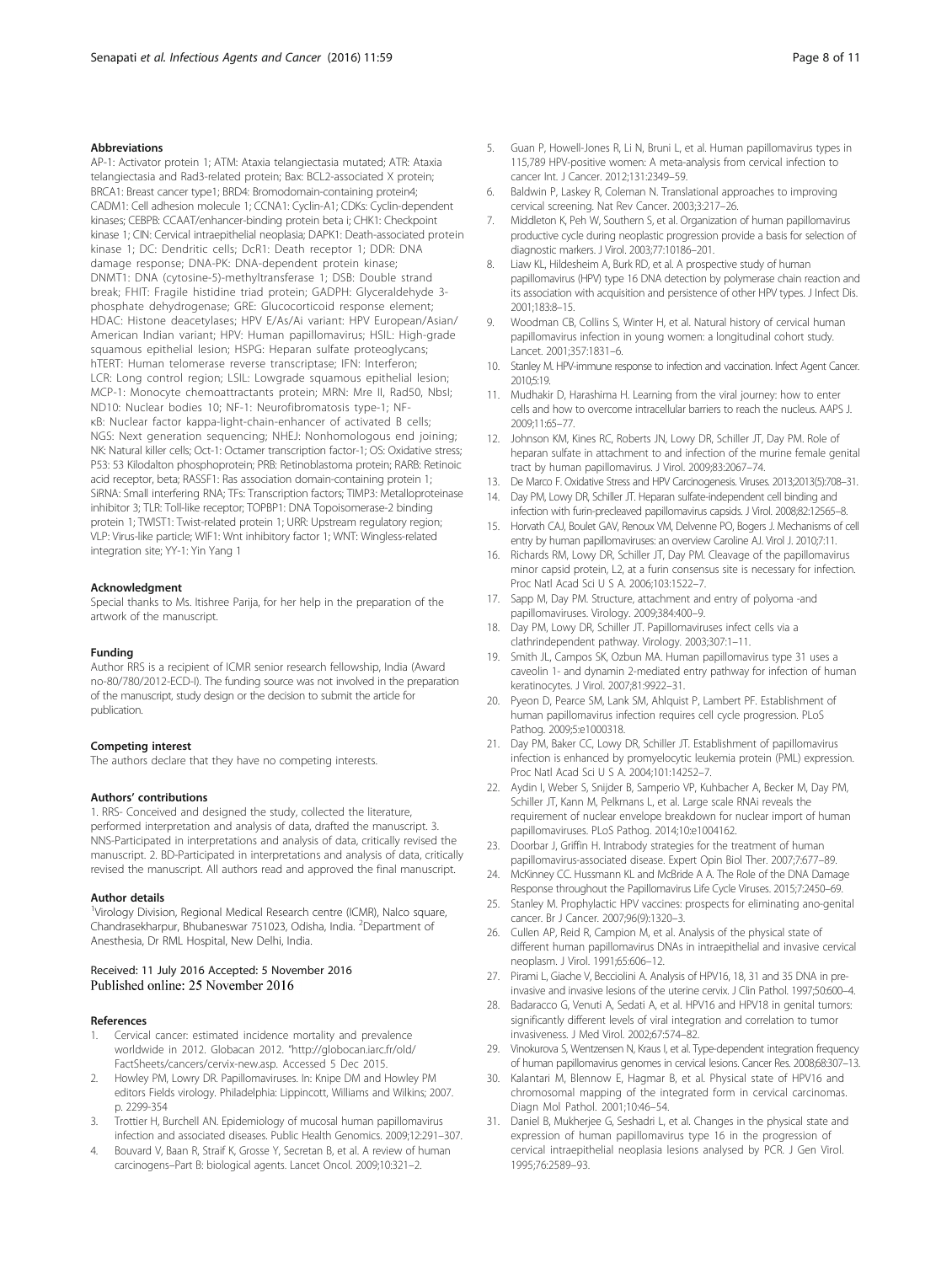- <span id="page-8-0"></span>32. Peitsaro P, Johansson B, Syrjanen S. Integrated human papillomavirus type 16 is frequently found in cervical cancer precursors as demonstrated by a novel quantitative real-time PCR technique. J Clin Microbiol. 2002;40:886–91.
- 33. Hudelist G, Manavi M, Pischinger KI, et al. Physical state and expression of HPV DNA in benign and dysplastic cervical tissue: different levels of viral integration are correlated with lesion grade. Gynecol Oncol. 2004;92:873–80.
- 34. Kulmala SM, Syrjanen SM, Gyllensten UB, et al. Early integration of high copy HPV16 detectable in women with normal and low grade cervical cytology and histology. J Clin Pathol. 2006;59:513–7.
- 35. Dall KL, Scarpini CG, Roberts I, et al. Characterization of naturally occurring HPV16 integration sites isolated from cervical keratinocytes under noncompetitive conditions. Cancer Res. 2008;68:8249–59.
- 36. Wentzensen N, Vinokurova S, von Knebel Doeberitz M. Systematic review of genomic integration sites of human of the female lower genital tract. Cancer Res. 2004;64:3878–84.
- 37. Thorland EC, Myers SL, Gostout BS, Smith DI. Common fragile sites are preferential targets for HPV16 integrations in cervical tumors. Oncogene. 2003;22:1225–37.
- 38. Williams VM, Filippova M, Soto U, Duerksen-Hughes PJ. HPV-DNA integration and carcinogenesis: putative roles for inflammation and oxidative stress. Futur Virol. 2011;6:45–57.
- 39. Beckman KB, Ames BN. Oxidative decay of DNA. J Biol Chem. 1997;272:19633–6.
- 40. Kessis TD, Connolly DC, Hedrick L, Cho KR. Expression of HPV16 E6 or E7 increases integration of foreign DNA. Oncogene. 1996;13:427–31.
- 41. Yu T, Ferber MJ, Cheung TH, Chung TK, Wong YF, Smith DI. The role of viral integration in the development of cervical cancer. Cancer Genet Cytogenet. 2005;158:27–34.
- 42. Williams Vonetta M, Filippova M, Filippov V, Payne Kimberly J, Duerksen-Hughes P. Human Papillomavirus Type 16 E6\* Induces Oxidative Stress and DNA Damage. J Virol. 2014;88(12):6751–61.
- 43. Sakakibara N, Mitra R, McBride AA. The papillomavirus E1 helicase activates a cellular DNA damage response in viral replication foci. J Virol. 2011;85:8981–95.
- 44. Longworth MS, Laimins LA. Pathogenesis of human papillomaviruses in differentiating epithelia. Microbiol Mol Biol Rev. 2004;68:362–72.
- 45. Klingelhutz AJ, Foster SA, McDougall JK. Telomerase activation by the E6 gene product of human papillomavirus type 16. Nature. 1996;380:79–82.
- 46. Bishop B, Dasgupta J, Chen XS. Structure-based engineering of papillomavirus major capsid L1: controlling particle assembly. Virol J. 2007; 4:3.
- 47. Spardy N, Covella K, Cha E, Elizabeth E. Hoskins, Susanne I. Wells et al. Human Papillomavirus 16 E7 Oncoprotein Attenuates DNA Damage Checkpoint Control by Increasing the Proteolytic Turnover of Claspin. Cancer Res. 2009;69(17):7022–9.
- 48. Longworth MS, Laimins LA. The binding of histone deacetylases and the integrity of zinc finger-like motifs of the E7 protein are essential for the life cycle of human papillomavirus type 31. Virology. 2004;78:3533–41.
- 49. DiMaio D, Liao JB. Human papillomaviruses and cervical cancer. Adv Virus Res. 2006;66:125–59.
- 50. Achanta G, Huang P. Role of p53 in sensing oxidative DNA damage in response to reactive oxygen species-generating agents. Cancer Res. 2004;64:6233–9.
- 51. Fradet-Turcotte A, Bergeron-Labrecque F, Moody CA, Lehoux M, Laimins LA, Archambault J. Nuclear accumulation of the papillomavirus E1 helicase blocks S-phase progression and triggers an ATM-dependent DNA damage response. J Virol. 2011;85:8996–9012.
- 52. Everett RD. Interactions between DNA viruses, ND10 and the DNA damage response. Cell Microbiol. 2006;8:365–74.
- 53. Reinson T, Toots M, Kadaja M. Pipitch, Allik M, et al. Ustava Engagement of the ATR-Dependent DNA Damage Response at the Human Papillomavirus 18 Replication Centers during the InitialAmplification. J Virol. 2013;87(2):951–64.
- 54. Edwards TG, Vidmar TJ, Koeller K, Bashkin JK, Fisher C. DNA damage repair genes controlling human papillomavirus (HPV) episome levels under conditions of stability and extreme instability. PLoS One. 2013;8:e75406.
- 55. Brimer N, Vande Pol SB. Papillomavirus E6 PDZ interactions can be replaced by repression of p53 to promote episomal human papillomavirus genome maintenance. J Virol. 2014;88:3027–30.
- 56. Jang MK, Shen K, McBride AA. Papillomavirus genomes associate with BRD4 to replicate at fragile sites in the host genome. PLoSPathog. 2014;10:e1004117.
- 57. Jang MK, Anderson DE, van Doorslaer K, McBride AA. A Proteomic approach to discover and compare interacting partners of Papillomavirus E2 proteins from diverse phylogenetic groups. Proteomics. 2015;15(12):2030–50.
- 58. Jeon S, Allen-Hoffmann BL, Lambert PF. Integration of human papillomavirus type 16 into the human genome correlates with a selective growth advantage of cells. J Virol. 1995;69:2989–97.
- 59. Pett M, Coleman N. Integration of high-risk human papillomavirus: a key event in cervical carcinogenesis? J Pathol. 2007;212:356–67.
- 60. Rika K-M, Tadahito K, Iwao K. Rolling circle replication of human papillomavirus type 16 DNA in epithelial cell extracts. Genes Cells. 2011;16:23–33.
- 61. Li X, Heyer WD. Homologous recombination in DNA repair and DNA damage tolerance. Cell Res. 2008;18(1):99–113.
- 62. Kenric G, Mehta Kavi P, Laimins LA, Moodya Cary A. Human Papillomaviruses Recruit Cellular DNA Repair and Homologous Recombination Factors to Viral Replication Centers. J Virol. 2012;86(17):9520–6.
- 63. Sakakibara N, Chen D, McBride AA. Papillomaviruses Use Recombination-Dependent Replication to Vegetatively Amplify Their Genomes in Differentiated Cells. PLoS Pathog. 2013;9(7):e1003321.
- 64. Ziegert C, Wentzensen N, Vinokurova S, Kisseljov F, Einenkel J, Hoeckel M, et al. A comprehensive analysis of HPV integration loci in anogenital lesions combining transcript and genome-basedamplification techniques. Oncogene. 2003;22:3977–84.
- 65. Hu Z, Zhu D, Wang W, Li W, Jia W, Zeng X, et al. Genome-wide profiling of HPV integration in cervical cancer identifies clustered genomic hot spots and a potential microhomology-mediated integration mechanism. Nat Genet. 2015;47:158–63.
- 66. Jackson SP, Bartek J. The DNA-damage response in human biology and disease. Nature. 2009;461:1071–8.
- 67. Thierry F, Howley PM. Functional analysis of E2-mediated repression of the HPV18 P1o5 promoter. New Biologist. 1991;3:90–100.
- 68. Matsukura T, Kanda T, Furuno A, Yoshikawa H, Kawana T, Yoshiike K. Cloning of monomeric human papillomavirus type 16 DNA integrated within cell DNA from a cervical carcinoma. J Virol. 1986;58:979–82.
- 69. Tonon SA, Picconi MA, Bos PD, Zinovich JB, Galuppo J, Alonio LV, et al. Physical status of the E2 human papilloma virus 16 viral gene in cervical preneoplastic and neoplastic lesions. J Clin Virol. 2001;21:129–34.
- 70. Hopman AH, Smedts F, Dignef W, Ummelen M, Sonke G, Mravunac M, et al. Transition of high-grade cervical intraepithelialneoplasia to micro-invasive carcinoma is characterized by integration of HPV 16/18 and numerical chromosome abnormalities. J Pathol. 2004;202:23–33.
- 71. Boccardo E, Lepique Ana P, Villa LL. The role of inflammation in HPV carcinogenesis. Carcinogenesis. 2010;31(11):1905–12.
- 72. Akagi K, Jingfeng L, Tatevik R, Broutian HP-N, et al. Genome-wide analysis of HPV integration in human cancers reveals recurrent, focal genomic instability. Genome Res. 2014;24:185–99.
- 73. Ojesina AI, Lichtenstein L, Freeman SS, Pedamallu CS, et al. Landscape of genomic alterations in cervical carcinomas. Nature. 2014;506(7488):371–5.
- 74. Peebles KA, Lee JM, Mao JT, Hazra S, Reckamp KL, Krysan K, Dohadwala M, Heinrich EL, Walser TC, Cui X, et al. Inflammation and lung carcinogenesis: Applying findings in prevention and treatment. Expert Rev Anticancer Ther. 2007;7:1405–21.
- 75. Coussens LM, Werb Z. Inflammation and cancer. Nature. 2002;420:860–7.
- 76. Pett M et al. Acquisition of high-level chromosomal instability is associated with integration of human papillomavirus type 16 in cervical keratinocytes. Cancer Res. 2004;64(4):1359-68.
- 77. Pett M, et al. Selection of cervical keratinocytes containing integrated HPV16 associates with episome loss and an endogenous antiviral response. Proc Natl Acad Sci U S A. 2006;103:3822–7.
- Barnard P, et al. The human papillomavirus E7 oncoprotein abrogates signaling mediated by interferon-alpha. Virology. 1999;259:305–13.
- 79. Barnard P, et al. The human papillomavirus E7 protein is able to inhibit the antiviral and anti-growth functions of interferon-alpha. Virology. 2000;277:411–9.
- 80. Cordano P, et al. The E6E7 oncoproteins of cutaneous human papillomavirus type 38 interfere with the interferon pathway. Virology. 2008;377:408–18.
- 81. Hasan UA, Bates E, Takeshita F, et al. TLR9 expression and function is abolished by the cervical cancer-associated human papillomavirus type 16. J Immunol. 2007;178(5):3186–97.
- 82. Filippova M, et al. The human papillomavirus 16 E6 protein can either protect or further sensitize cells to TNF: effect of dose. Cell Death Differ. 2005;12:1622–35.
- 83. James MA, et al. Human papillomavirus type 16 E6 activates NFkappaB, induces cIAP-2 expression, and protects against apoptosis in a PDZ binding motif-dependent manner. J Virol. 2006;80:5301–7.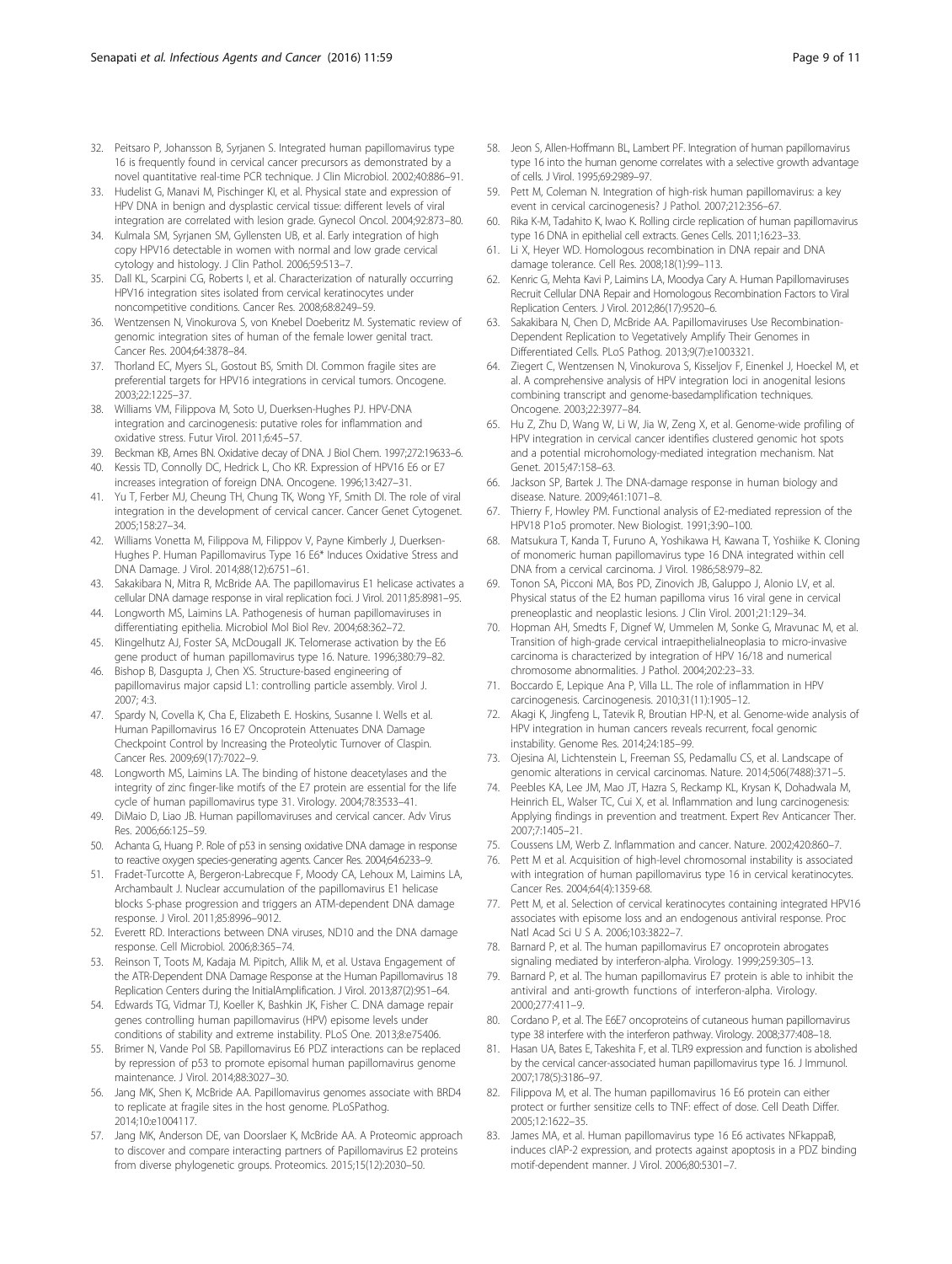- <span id="page-9-0"></span>84. Boccardo E, et al. HPV-18 confers resistance to TNF-alpha in organotypic cultures of human keratinocytes. Virology. 2004;328:233–43.
- 85. Butterfield DA. Keller JN Antioxidants and antioxidant treatment in disease. Biochem Biophys Acta. 1822;2012:615.
- 86. Butterfield DA. Oxidative stress in neurodegenerative disorders. Antioxid Redox Signal. 2006;2006(8):1971–3.
- 87. De Marco F, Bucaj E, Foppoli C, Fiorini A, Blarzino C, Filipi K, Giorgi A, Schininà ME, et al. Oxidative stress in HPV-driven viral carcinogenesis: redox proteomics analysis of HPV-16 dysplastic and neoplastic tissues. PLoS One. 2012;7:e34366.
- 88. Dong XP, Stubenrauch F, Beyer-Finkler E, et al. Prevalence of deletions of YY1-binding sites in episomal HPV 16 DNA from cervical cancers. Int J Cancer. 1994;58:803–8.
- 89. May M, Dong XP, Beyer-Finkler E, et al. The E6/E7 promoter of extrachromosomal HPV16 DNA in cervical cancers escapes from cellular repression by mutation of target sequences for YY1. EMBO J. 1994;13:1460–6.
- 90. Veress G, Szarka K, Dong XP, et al. Functional significance of sequence variation in the E2 gene and the long control region of human papillomavirus type 16. J Gen Virol. 1999;80:1035–43.
- 91. Lace MJ, Isacson C, Anson JR, et al. Upstream regulatory region alterations found in human papillomavirus type 16 (HPV-16) isolates from cervical carcinomas increase transcription, ori function, and HPV immortalization capacity in culture. J Virol. 2009;83:7457–66.
- 92. Brandsma JL, Sun Y, Lizardi PM, Tuck DP, Zelterman D, Haines GK, et al. Distinct human papillomavirus type 16 methylomes in cervical cells at different stages of premalignancy. Virology. 2009;389(1–2):100–7.
- 93. Fernandez AF, Rosales C, Lopez-Nieva P, Grana O, Ballestar E, Ropero S, et al. The dynamic DNA methylomes of double-stranded DNA viruses associated with human cancer. Genome Res. 2009;19(3):438–51.
- 94. Wentzensen N, Sun C, Ghosh A, Kinney W, Mirabello L, Wacholder S, et al. Methylation of HPV18, HPV31, and HPV45 genomes and cervical intraepithelial neoplasia grade 3. J Natl Cancer Inst. 2012;104(22):1738-49.
- 95. Hong D, Ye F, Lu W, et al. Methylation status of the long control region of HPV 16 in clinical cervical specimens. Mol Med Rep. 2008;1:555–60.
- 96. Ding DC, Chiang MH, Lai HC, et al. Methylation of the long control region of HPV16 is related to the severity of cervical neoplasia. Eur J Obstet Gynecol Reprod Biol. 2009;147:215–20.
- 97. Kondo Y, Shen L, Cheng AS, Ahmed S, Boumber Y, Charo C, Yamochi T, et al. Gene silencing in cancer by histone H3 lysine 27 trimethylation independent of promoter DNA methylation. Nat Genet. 2008;40:741–50.
- 98. Hiragami-Hamada K, Xie SQ, Saveliev A, Uribe-Lewis S, et al. The molecular basis for stability of heterochromatin-mediated silencing in mammals. Epigenetics Chromatin. 2009;2:14.
- 99. Gray E, Pett MR, Ward D, et al. In vitro progression of human papillomavirus 16 episome-associated cervical neoplasia displays fundamental similarities to integrant-associated carcinogenesis. Cancer Res. 2010;70:4081–91.
- 100. Scarpini CG, Groves IJ, Pett MR, et al. Virus transcript levels and cell growth rates after naturally occurring HPV16 integration events in basal cervical keratinocytes. J Pathol. 2014;2014(233):281–93.
- 101. Shivapurkar N, Toyooka S, Toyooka KO, Reddy J, Miyajima K, Suzuki M, Shigematsu H, Takahashi T, et al. Aberrant methylation of trail decoy receptor genes is frequent in multiple tumor types. Int J Cancer. 2004;109:786–92.
- 102. Dueñas-González A, Lizano M, Candelaria M, Cetina L, et al. Epigenetics of cervical cancer. An overview and therapeutic Perspectives Molecular Cancer. 2005;4:38.
- 103. Widschwendter A, Gattringer C, Ivarsson L, Fiegl H, Schneitter A, Ramoni A, et al. Analysis of aberrant DNA methylation and human papillomavirus DNA in cervicovaginal specimens to detect invasive cervical cancer and its precursors. Clin Cancer Res. 2004;10:3396–400.
- 104. Widschwendter A, Muller HM, Hubalek MM, Wiedemair A, Fiegl H, Goebel G, Mueller-Holzner E, Marth C, Widschwendter M. Methylation status and expression of human telomerase reverse transcriptase in ovarian and cervical cancer. Gynecol Oncol. 2004;93:407–16.
- 105. Yu MY, Tong JH, Chan PK, Lee TL, Chan MW, Chan AW, Lo KW, To KF. Hypermethylation of the tumor suppressor gene RASSFIA and frequent concomitant loss of heterozygosity at 3p21 in cervical cancers. Int J Cancer. 2003;105:204–9.
- 106. Cohen Y, Singer G, Lavie O, Dong SM, Beller U, Sidransky D. The RASSF1A tumor suppressor gene is commonly inactivated in adenocarcinoma of the uterine cervix. Clin Cancer Res. 2003;2003(9):2981–4.
- 107. Overmeer RM, Henken FE, Snijders PJ, et al. Association between dense CADM1 promoter methylation and reduced protein expression in high鄄gr ade CIN and cervical SCC. J Pathol. 2008;215:388–97.
- 108. Van der Meide WF, Snellenberg S, Meijer CJ, Baalbergen A, Helmerhorst TJ, van der Sluis WB, et al. Promoter methylation analysis of WNT/beta-catenin signaling pathway regulators to detect adenocarcinoma or its precursor lesion of the cervix. Gynecol Oncol. 2011;123:116–22.
- 109. Yang N, Eijsink JJ, Lendvai A, Volders HH, Klip H, Buikema HJ, et al. Methylation markers for CCNA1 and C13ORF18 are strongly associated with high-grade cervical intraepithelial neoplasia and cervical cancer in cervical scrapings. Cancer Epidemiol Biomarkers Prev. 2009;18:3000–7.
- 110. Yang N, Nijhuis ER, Volders HH, Eijsink JJ, Lendvai A, Zhang B, et al. Gene promoter methylation patterns throughout the process of cervical carcinogenesis. Cell Oncol. 2010;32:131–43.
- 111. Kim JH, Choi YD, Lee JS, Lee JH, Nam JH, Choi C. Assessment of DNA methylation for the detection of cervical neoplasia in liquid-based cytology specimens. Gynecol Oncol. 2010;116:99–104.
- 112. Milutin Gašperov N, Sabol I, Planinić P, Grubišić G, Fistonić I, Ćorušić A, et al. Methylated Host Cell Gene Promoters and Human Papillomavirus Type 16 and 18 Predicting Cervical Lesions and Cancer. PLoS ONE. 2015;10(6): e0129452.
- 113. Clarke Megan A, Nicolas W, Lisa M, Arpita G, Wacholder S, et al. December. Human Papillomavirus DNA Methylation as a Potential Biomarker for Cervical Cancer. Cancer Epidemiol Biomarkers Prev. 2012;21(12):2125–37.
- 114. Parfenova M, Pedamallub CS, Gehlenborgc N, Freeman SS, et al. Characterization of HPV and host genome interactions in primary head and neck cancers. PNAS. 2014;111(43):15544–9.
- 115. Wilting SM, Snijders PJ, Verlaat W, et al. AlteredmicroRNA expression associated with chromosomal changes contributes to BioMed Research International 11 cervical carcinogenesis. Oncogene. 2013;32(1):106–16.
- 116. Wang X, Tang S, Le S-Y, Lu R, Rader JS, et al. Aberrant Expression of Oncogenic and Tumor-Suppressive MicroRNAs in Cervical Cancer Is Required for Cancer Cell Growth. PLoS ONE 2008;3(7):e2557.
- 117. van de Putte G, Holm R, Lie AK. Trop´e CG, and Kristensen GB Expression of p27, p21, and p16 protein in early squamous cervical cancer and its relation to prognosis. Gynecol Oncol. 2003;89(1):140–7.
- 118. McBee Jr. WC, Gardiner AS, Edwards RP et al. MicroRNA analysis in human papillomavirus (HPV)-associated cervical neoplasia and cancer. J Carcinogene Mutagene. 2011;1:114 doi: [10.4172/2157-2518.1000114.](http://dx.doi.org/10.4172/2157-2518.1000114)
- 119. Melo SA, Esteller M. Dysregulation of microRNAs in cancer: playing with fire. FEBS Lett. 2011;585(13):2087–99.
- 120. Long MJ, Wu FX, Li P, Liu M, Li X, Tang H. MicroRNA-10a targets CHL1 and promotes cell growth, migration and invasion in human cervical cancer cells. Cancer Lett. 2012;324(2):186–96.
- 121. Budhu A. Ji J, and Wang XW (2010) The clinical potential of microRNAs. J Hematol Oncol. 2010;3:37.
- 122. Li JH, Xiao X, Zhang YN, et al. MicroRNA miR-886-5p inhibits apoptosis by down-regulating Bax expression in human cervical carcinoma cells. Gynecol Oncol. 2011;120(1):145–51.
- 123. Chang TC, Wentzel EA, Kent OA, et al. Transactivation of miR-34a by p53 broadly influences gene expression and promotes apoptosis. Mol Cell. 2007;26(5):745–52.
- 124. Wang X, Wang HK, Mccoy JP, et al. Oncogenic HPV infection interrupts the expression of tumor-suppressive miR-34a through viral oncoprotein E6. RNA. 2009;15(4):637–47.
- 125. Díaz-González Sacnite del Mar, Deas Jessica, Benítez-Boijseauneau Odelia, Gómez-Cerón Claudia, et al. Utility of MicroRNAs and siRNAs in Cervical Carcinogenesis. BioMed Res Int. 2015;374924:13.
- 126. Pereira PM, Marques JP, Soares A, Carreto RL, Santos MAS. Microrna expression variability in human cervical tissues. PLoS ONE. 2010;5(7):e11780.
- 127. Yamada T, Manos MM, Peto J, et al. Human papillomavirus type 16 sequence variation in cervical cancers: a worldwide perspective. J Virol. 1997;71(3):2463–72.
- 128. Zuna RE, Tuller E, Wentzensen N et al. HPV16 variant lineage, clinical stage, and survival in women with invasive cervical cancer. Infect Agents Cancer. 2011;6:19.
- 129. Burk RD, Harari A, Chen Z. Human papillomavirus genome variants. Virology. 2013;445:232–43.
- 130. Berumen J, Ordoñez RM, Lazcano E, Salmerón J, Galván SC, Estrada RA, et al. Asian-American variants of human papillomavirus 16 and risk for cervical cancer: a case–control study. J Natl Cancer Inst. 2001;93(17):1325–30.
- 131. Tornesello ML, Losito S, Benincasa G, Fulciniti F, Botti G, Greggi S, et al. Human papillomavirus (HPV) genotypes and HPV16 variants and risk of adenocarcinoma and squamous cell carcinoma of the cervix. Gynecol Oncol. 2011;121(1):32–42.